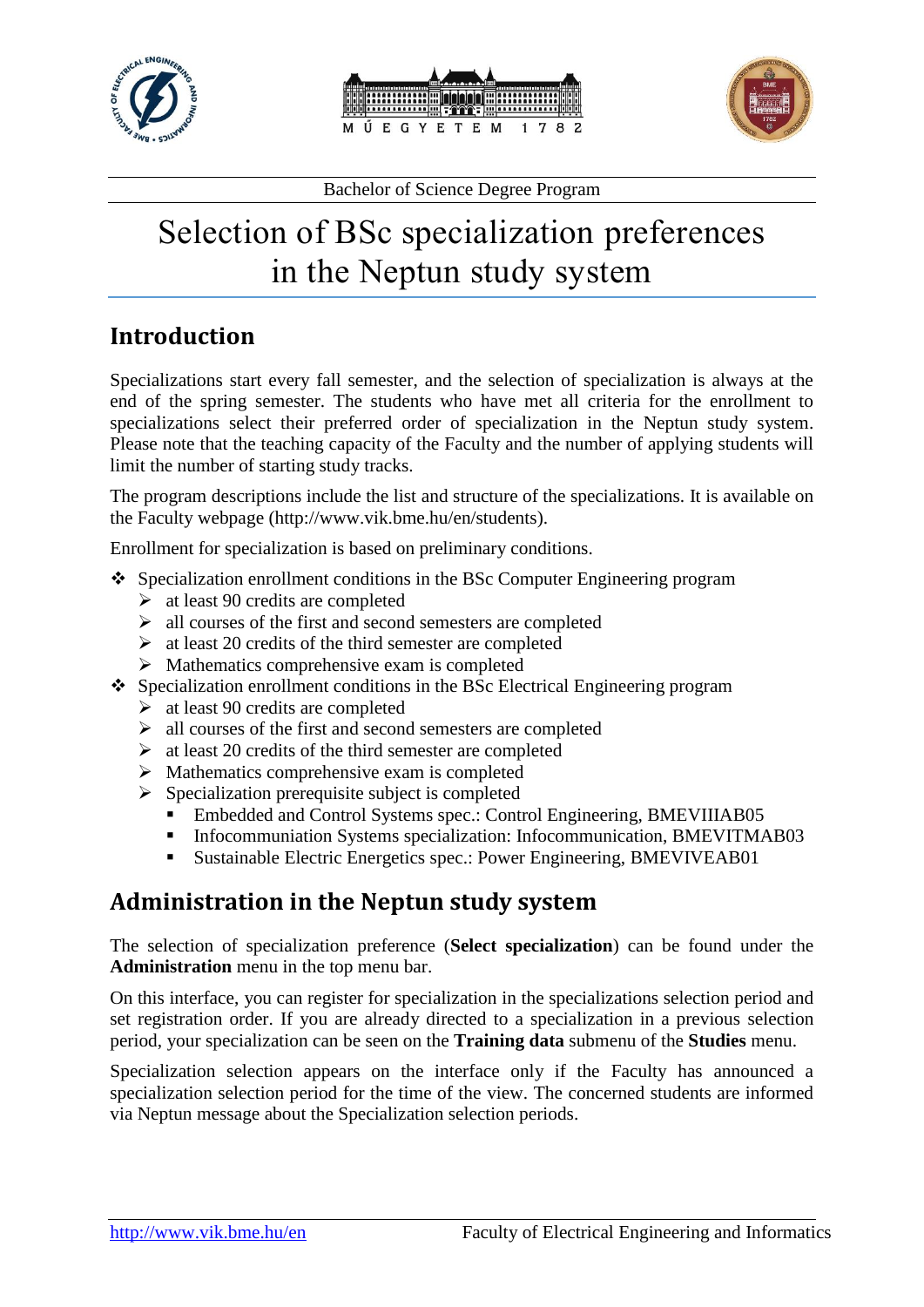





### **Steps of the selection**

- Select the term of the application period (**Choose application period => Terms**). The name of the current semester labels the specialization selection period. For example, it is 2019/20/2 for selection at the end of the 2020 spring semester; this case, the specializations will start on 2020 fall semester.
- Clicking on the **List** button displays the demanded periods (**Current Specialization selection periods**).



- By clicking on the name of the period, select the specialization election period in which you would like to make your registration. The start semester of the specialization labels the name of the specialization selection period. For example, it is **Specialization selection (from 2020/21/1)** for specializations which will start on 2020 fall semester.
- If you have selected the registration period, then specializations are displayed in the list of **Available specializations,** for which you can register in the selected period. At the option **(+)**, as clicking on the **Register** label, the selected specialization gets into the list of **Taken specializations**. Please register all acceptable specializations, not just only one. "Register" means that you can accept the specialization. You can set the order of your specialization preferences in the next step.

In the line of the specializations, you can see the minimum and maximum capacity of the specialization and also the number of the already registered students. You can view the list of those students who have already registered for the given specialization by clicking on the **Options/Students** label.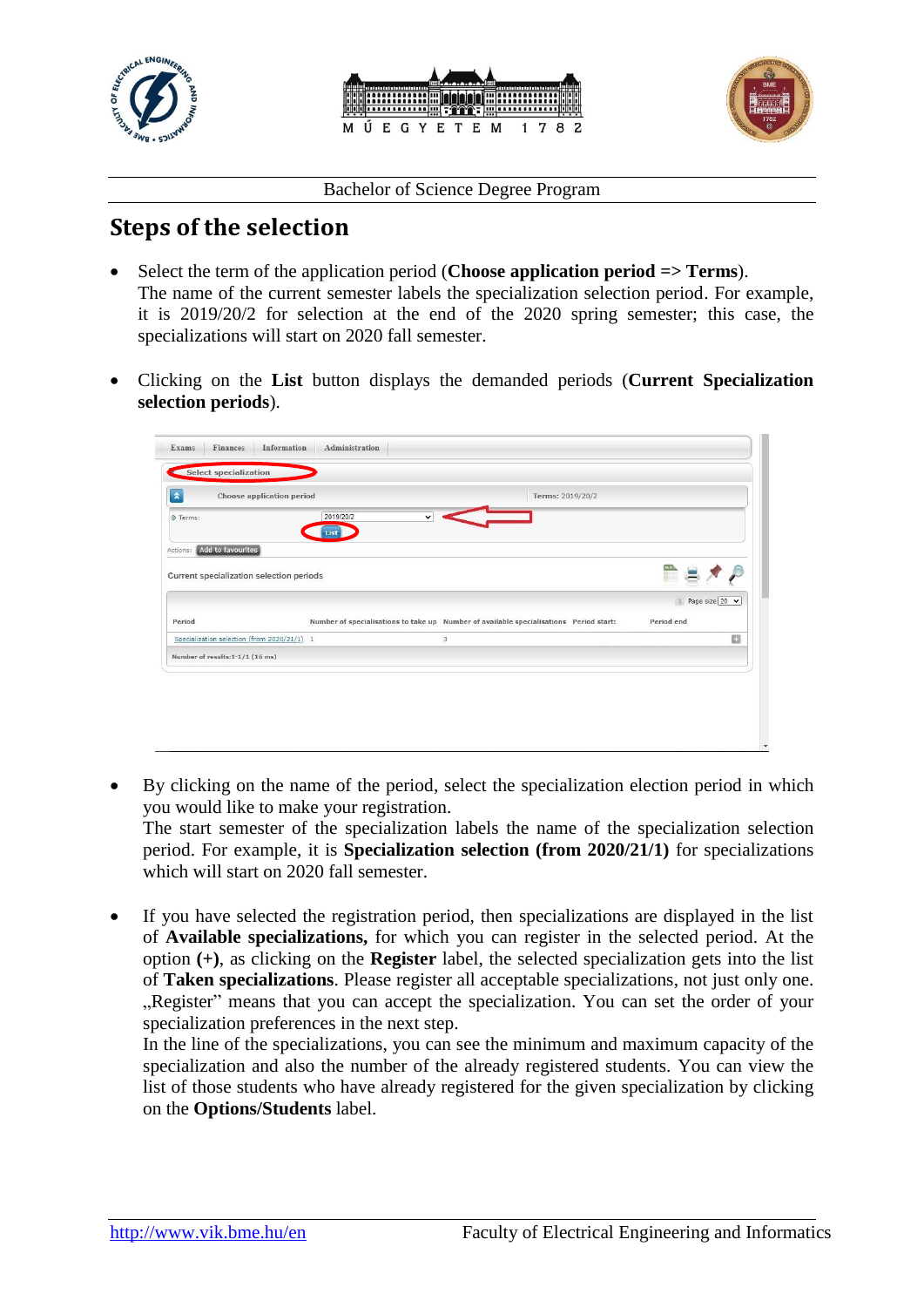





|                                             |                   |                         |                                                                                        |                                   | Page size 20 V |              |
|---------------------------------------------|-------------------|-------------------------|----------------------------------------------------------------------------------------|-----------------------------------|----------------|--------------|
| Period                                      |                   |                         | Number of specialisations to take up Number of available specialisations Period start: | Period end                        |                |              |
| Specialization selection (from 2020/21/1) 1 |                   | $\overline{\mathbf{3}}$ |                                                                                        |                                   |                | Ø            |
| Number of results:1-1/1 (16 ms)             |                   |                         |                                                                                        |                                   |                |              |
| Available specializations                   |                   |                         |                                                                                        |                                   |                |              |
|                                             |                   |                         |                                                                                        | <b>Details</b><br><b>Students</b> |                | $\checkmark$ |
| Specialization                              | Minimum headcount | Maximum headcount       | No. of registered students                                                             | <b>Register</b>                   |                |              |
| <b>Embedded and Control Systems</b>         | $\Omega$          |                         | $\circ$                                                                                | Specialization (Specializáció)    |                |              |
| Sustainable Electric Energetics             | $\theta$          |                         | $\circ$                                                                                | Specialization (Specializáció)    |                |              |
| Infocommunication Systems                   | $\theta$          |                         | $\circ$                                                                                | Specialization (Specializáció)    |                | o            |
| Number of results:1-3/3 (47 ms)             |                   |                         |                                                                                        |                                   |                |              |
| <b>Taken specialisations</b>                |                   |                         |                                                                                        |                                   |                |              |
| Drop specialization<br>Actions:             |                   |                         |                                                                                        |                                   |                |              |
| Order Min. headcount:<br>Specialization     | Max. headcount    | Special point           | No. of registered students<br>Tpye of module                                           | Drop specialization               | Accepted       |              |
| No result                                   |                   |                         |                                                                                        |                                   |                |              |

 **Taken specialization** shows your registered specializations. The coulomb **Order** shows your preferences. The order shows that which specialization you want to apply for at the first, second, and third place. In the beginning, it is the ranking of your registration order. You can put the taken specializations in satisfactory order by clicking on the **Up** and **Down** labels under the **Options/+**.

| Number of results:1-1/1 (16 ms)                            |                            |                   |                   |                               |                                   |                                   |                                |                |
|------------------------------------------------------------|----------------------------|-------------------|-------------------|-------------------------------|-----------------------------------|-----------------------------------|--------------------------------|----------------|
| Available specializations                                  |                            |                   |                   |                               |                                   |                                   |                                |                |
|                                                            |                            |                   |                   |                               |                                   |                                   |                                | Page size 20 V |
| Specialization                                             | Minimum headcount          |                   | Maximum headcount |                               | No. of registered students        | Tpye of module                    |                                |                |
| Infocommunication Systems                                  | $\circ$                    |                   |                   | o                             |                                   |                                   | Specialization (Specializáció) | 四              |
| Number of results:1-3/3 (31 ms)                            |                            |                   |                   |                               |                                   |                                   |                                |                |
|                                                            |                            |                   |                   |                               |                                   |                                   |                                |                |
| Drop specialization                                        |                            |                   |                   |                               |                                   | <b>Details</b><br><b>Students</b> |                                |                |
| <b>Taken specialisations</b><br>Actions:<br>Specialization | Min.<br>Order<br>eadcount: | Max.<br>headcount | Special<br>point  | No. of registered<br>students | Tpye of mo                        | Up<br>Down                        |                                |                |
| <b>Embedded and Control</b><br>Systems                     | $\mathbf{1}$               |                   |                   |                               | Specialization<br>(Specializáció) |                                   | п                              |                |
| Sustainable Electric Energetics                            | 2                          |                   |                   | $\mathbf{1}$                  | Specialization<br>(Specializáció) |                                   | г                              |                |

- If you would like to remove a specialization from the selected ones, then mark the checkbox in the **Specialization dropping** column and click on the **Drop specialization** button. After that, the dropped specialization will return to the list of **Available specializations**.
- You can change your preferences at any time until the deadline.